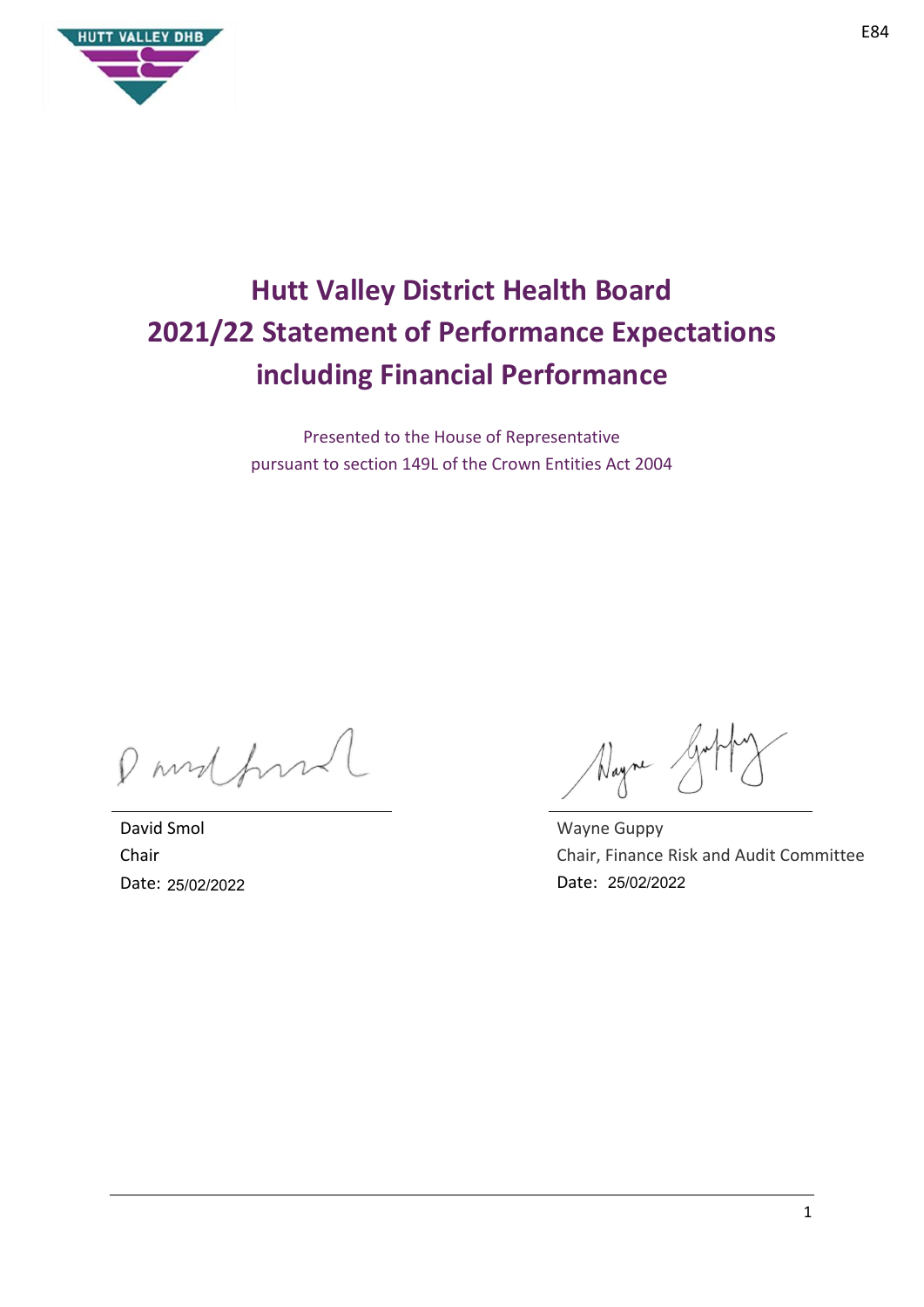# **Statement of Performance Expectations including Financial Performance**

This section must be tabled in Parliament. All components of this section are mandatory [\(section 149C of the Crown Entities Act 2004\)](http://www.legislation.govt.nz/act/public/2004/0115/latest/DLM6176675.html)

As both the major funder and provider of health services in the CCDHB region, the decisions we make and the way in which we deliver services have a significant impact on the health and wellbeing our population and communities.

Having a limited resource pool and growing demand for health services, we are strongly motivated to ensure we are delivering the most effective and efficient services possible.

On an annual basis, we evaluate our performance by providing a forecast of the services we plan to deliver and the standards we expect to meet. The results are then presented in our Annual Report at year end.

The following section presents CCDHB's Statement of Performance Expectations for 2021/22.

#### **Interpreting Our Performance**

As it would be overwhelming to measure every service delivered, the services we deliver have been grouped into four services classes. These are common to all DHBs and reflect the types of services provided across the full health and wellbeing continuum:

- Prevention services
- Early detection and management services
- Intensive assessment and treatment services
- Rehabilitation and support services

Under each service class, we have identified a mix of measures that we believe are important to our community and stakeholders, and provide a fair indication of how well the DHB is performing.

#### **Setting Standards**

In setting performance standards, we consider the changing demography of our population, areas of increasing demand and the assumption that resources and funding growth will be limited.

Our performance standards reflect the outcomes the DHB is wanting to achieve:

- Strengthen our communities and families so they can be well;
- It is easier for people to manage their own health needs;
- We have equal health outcomes for all communities;
- Long term health conditions and complexity occur later in life and for shorter duration; and,
- Expert specialist services are available to improve health gain.

We also seek to improve the experience of people in our care and public confidence in our health system.

While targeted intervention can reduce service demand in some areas, there will always be some demand the DHB cannot influence, such as demand for maternity services and palliative care services. It is not appropriate to set targets for these services, however they are an important part of the picture of health need and service delivery in our region.

In health, the number of people who receive a service can be less important than whether enough of the right people received the service, or whether the service was delivered at the right time. To ensure a balanced, well rounded picture, the mix of measures identified in our Statement of Performance Expectations address four key aspects of service performance:

| Access            | How well are people accessing services, is access<br>equitable, are we engaging with all of our population? |
|-------------------|-------------------------------------------------------------------------------------------------------------|
| <b>Timeliness</b> | How long are people waiting to be seen or treated, are<br>we meeting expectations?                          |
| Quality           | How effective is the service, are we delivering the<br>desired health outcomes?                             |
| Experience        | How satisfied are people with the service they receive,<br>do they have confidence in us?                   |

With a growing diversity and persistent inequities across our population, achieving equity of outcomes is an overarching priority for the DHB. All of our targets are universal, with the aim of reducing disparities between population groups.

#### **Where does the money go?**

In 2021/22, the DHB will receive approximately \$665.7 million dollars with which to purchase and provide the services required to meet the needs of our population.

The table below represents a summary of our anticipated financial split for 2019/20 by service class.

|                                         | 2021/22      |
|-----------------------------------------|--------------|
| <b>Revenue</b>                          | Total \$'000 |
| <b>Prevention</b>                       | 27,173       |
| <b>Early detection &amp; management</b> | 294,162      |
| Intensive assessment & treatment        | 274,707      |
| <b>Rehabilitation &amp; support</b>     | 71,141       |
| Total Revenue - \$'000                  | 667,183      |

| <b>Expenditure</b>                      |          |
|-----------------------------------------|----------|
| Prevention                              | 25,501   |
| <b>Early detection &amp; management</b> | 287,906  |
| Intensive assessment & treatment        | 296,739  |
| <b>Rehabilitation &amp; support</b>     | 73,877   |
| Total Expenditure - \$'000              | 684,022  |
|                                         |          |
| Surplus/(Deficit) - \$'000              | (16,839) |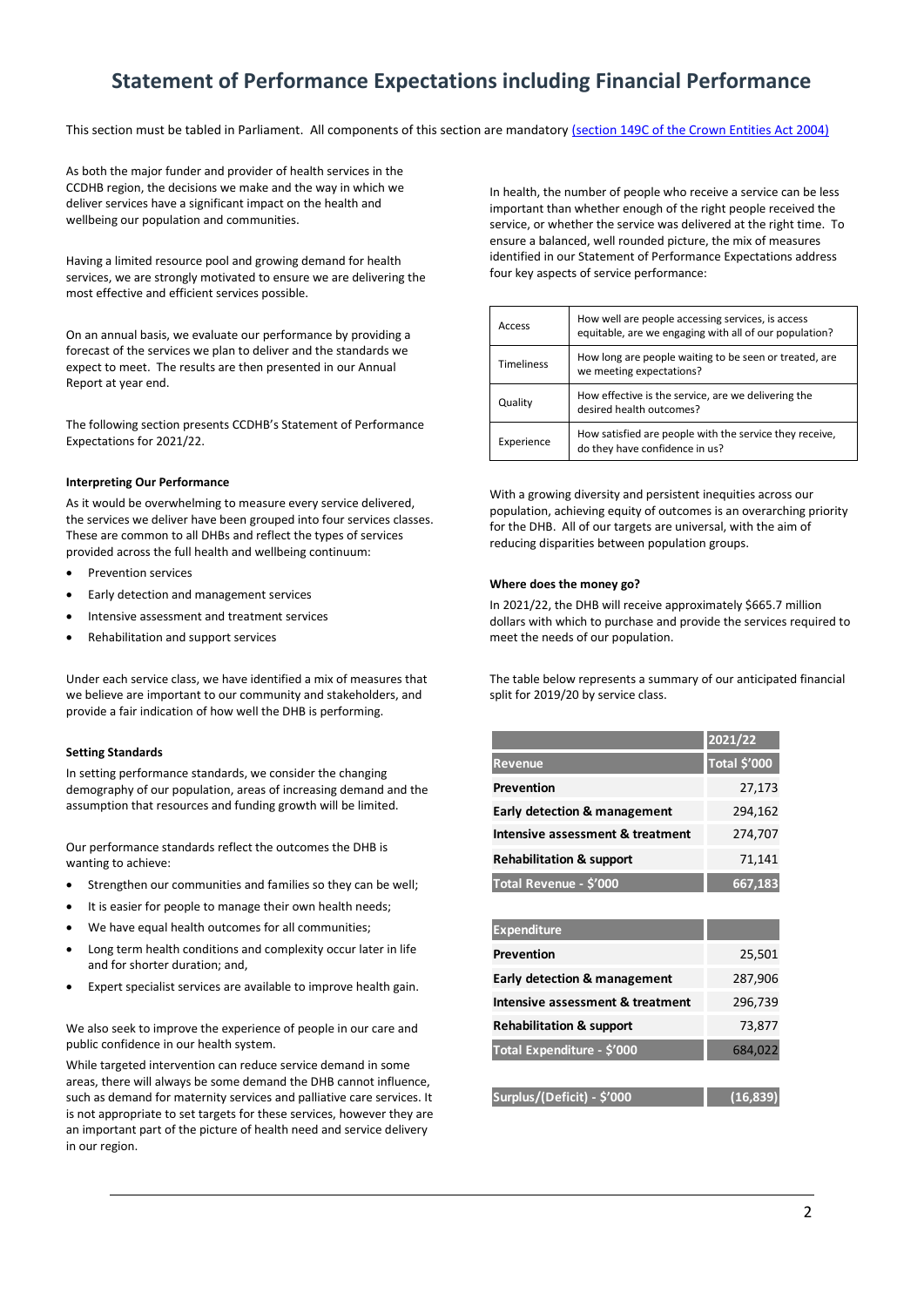## **Prevention Services**

#### **Why are these services significant?**

Prevention services are publically funded services that promote and protect the health of the whole population or targeted populations. These services seek to address individual behaviours by targeting physical and social environments and norms that can influence and support people to make healthier choices and are, in this way, distinct from treatment services.

The four leading long-term conditions; cancer, cardiovascular disease, diabetes, and respiratory disease—make up 80% of the disease burden for our population. By supporting people to make healthier choices we can reduce the risk factors that contribute to these conditions. High-need population groups are also more likely to engage in risky behaviours, or live in environments less conducive to making healthier choices. Prevention services are therefore one of our foremost opportunities to target improvements in the health of high-need populations and reduce inequities in health status and health outcomes. Prevention services are designed to spread consistent messages to a large number of people and can therefore be a very cost-effective health intervention.

| <b>Immunisation Services</b>                                                                                                                                                                                                                            |                        |                                            |                                     |                                   |
|---------------------------------------------------------------------------------------------------------------------------------------------------------------------------------------------------------------------------------------------------------|------------------------|--------------------------------------------|-------------------------------------|-----------------------------------|
| These services reduce the transmission and impact of vaccine-<br>preventable diseases, both routinely and in response to specific risk.<br>Engagement in programmes and high coverage rates are indicative of<br>a well-coordinated, successful service | <b>Target Group</b>    | <b>HVDHB</b><br><b>Baseline</b><br>2019/20 | <b>HVDHB</b><br>Forecast<br>2020/21 | <b>HVDHB</b><br>Target<br>2021/22 |
|                                                                                                                                                                                                                                                         | Māori                  | 86%                                        | 84%                                 |                                   |
|                                                                                                                                                                                                                                                         | Pacific                | 94%                                        | 87%                                 | ≥95%                              |
| % of eight month olds fully vaccinated                                                                                                                                                                                                                  | Non-Māori, Non-Pacific | 85%                                        | 95%                                 |                                   |
|                                                                                                                                                                                                                                                         | Total                  | 92%                                        | 92%                                 |                                   |
| % of two year olds fully immunised                                                                                                                                                                                                                      | Māori                  | 89%                                        | 86%                                 |                                   |
|                                                                                                                                                                                                                                                         | Pacific                | 92%                                        | 95%                                 | ≥95%                              |
|                                                                                                                                                                                                                                                         | Non-Māori, Non-Pacific | 77%                                        | 93%                                 |                                   |
|                                                                                                                                                                                                                                                         | Total                  | 93%                                        | 91%                                 |                                   |
|                                                                                                                                                                                                                                                         | Māori                  | 85%                                        | 87%                                 | ≥95%                              |
|                                                                                                                                                                                                                                                         | Pacific                | 84%                                        | 90%                                 |                                   |
| % of five year olds fully immunised                                                                                                                                                                                                                     | Non-Māori, Non-Pacific | 80%                                        | 90%                                 |                                   |
|                                                                                                                                                                                                                                                         | Total                  | 89%                                        | 89%                                 |                                   |
|                                                                                                                                                                                                                                                         | Māori                  | 72%                                        | 73%                                 |                                   |
|                                                                                                                                                                                                                                                         | Pacific                | 65%                                        | 64%                                 | $\geq 70\%$                       |
| % of children aged 11 years provided Boostrix vaccination                                                                                                                                                                                               | Non-Māori, Non-Pacific | 67%                                        | 76%                                 |                                   |
|                                                                                                                                                                                                                                                         | Total                  | 68%                                        | 74%                                 |                                   |
|                                                                                                                                                                                                                                                         | Māori                  | 70%                                        | 70%                                 |                                   |
| % of children (girls and boys aged 12 years) provided HPV vaccination                                                                                                                                                                                   | Pacific                | 66%                                        | 65%                                 | 275%                              |
| (*one dose)                                                                                                                                                                                                                                             | Non-Māori, Non-Pacific | 74%                                        | 75%                                 |                                   |
|                                                                                                                                                                                                                                                         | Total                  | 70%                                        | 72%                                 |                                   |
|                                                                                                                                                                                                                                                         | Māori                  | 60%                                        | 68%                                 |                                   |
|                                                                                                                                                                                                                                                         | Pacific                | 58%                                        | 87%                                 |                                   |
| % of population aged 65 years and over immunised against influenza                                                                                                                                                                                      | Non-Māori, Non-Pacific | 66%                                        | 66%                                 | 275%                              |
|                                                                                                                                                                                                                                                         | Total                  | 55%                                        | 67%                                 |                                   |

| <b>Health Promotion Services</b>                                                                                                                                                                                                  |                        |                                            |                                     |                                   |
|-----------------------------------------------------------------------------------------------------------------------------------------------------------------------------------------------------------------------------------|------------------------|--------------------------------------------|-------------------------------------|-----------------------------------|
| These services inform people about risk, and support them to make<br>healthy choices. Success is evident through increased engagement,<br>which leads over time to more positive behaviour choices and a<br>healthier population. | <b>Target Group</b>    | <b>HVDHB</b><br><b>Baseline</b><br>2019/20 | <b>HVDHB</b><br>Forecast<br>2020/21 | <b>HVDHB</b><br>Target<br>2021/22 |
| % of infants fully or exclusively breastfed at 3 months                                                                                                                                                                           | Māori                  | 50%                                        | 50%                                 |                                   |
|                                                                                                                                                                                                                                   | Pacific                | 40%                                        | 40%                                 | $\geq 70\%$                       |
|                                                                                                                                                                                                                                   | Non-Māori, Non-Pacific | 56%                                        | 56%                                 |                                   |
|                                                                                                                                                                                                                                   | Total                  | 53%                                        | 53%                                 |                                   |
|                                                                                                                                                                                                                                   | Māori                  | 86%                                        | 91%                                 |                                   |
| % of four year olds identified as obese at their B4 School Check                                                                                                                                                                  | Pacific                | 87%                                        | 95%                                 |                                   |
| referred for family based nutrition, activity and lifestyle intervention                                                                                                                                                          | Non-Māori, Non-Pacific | 86%                                        | 86%                                 | 295%                              |
|                                                                                                                                                                                                                                   | Total                  | 89%                                        | 89%                                 |                                   |
|                                                                                                                                                                                                                                   | Māori                  | 88%                                        | 87%                                 |                                   |
| % of PHO-enrolled patients who smoke and have been offered help to<br>quit by a health practitioner in the last 15 months                                                                                                         | Pacific                | 88%                                        | 89%                                 | $>90\%$                           |
|                                                                                                                                                                                                                                   | Non-Māori, Non-Pacific | 89%                                        | 89%                                 |                                   |
|                                                                                                                                                                                                                                   | Total                  | 89%                                        | 88%                                 |                                   |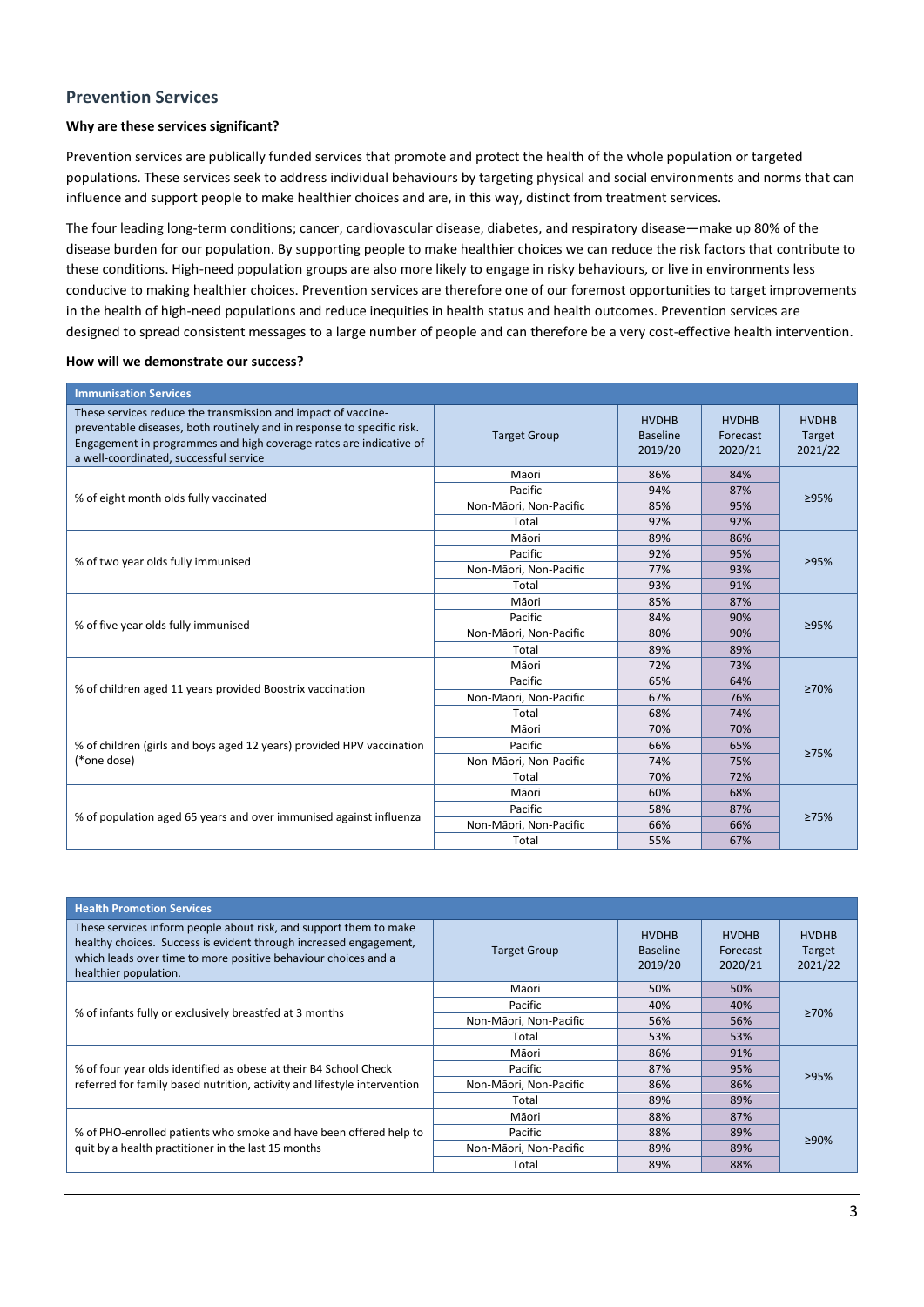| % of pregnant women who identify as smokers upon                                  | Māori | 87% | 41% | ≥90% |
|-----------------------------------------------------------------------------------|-------|-----|-----|------|
| registration with a DHB midwife or Lead Maternity<br>Carer offered advice to quit | Total | 86% | 64% |      |

| <b>Population-based Screening Services</b>                                                                                                                                                                                                   |                        |                                            |                                     |                                   |
|----------------------------------------------------------------------------------------------------------------------------------------------------------------------------------------------------------------------------------------------|------------------------|--------------------------------------------|-------------------------------------|-----------------------------------|
| These services help to identify people at risk of developing a long-<br>term condition and support earlier intervention and treatment.<br>Success is reflected by engagement in programmes and high<br>coverage rates across the population. | <b>Target Group</b>    | <b>HVDHB</b><br><b>Baseline</b><br>2019/20 | <b>HVDHB</b><br>Forecast<br>2020/21 | <b>HVDHB</b><br>Target<br>2021/22 |
| % of eligible children receiving a B4 School Check                                                                                                                                                                                           | Māori                  | 62%                                        | 82%                                 |                                   |
|                                                                                                                                                                                                                                              | Pacific                | 67%                                        | 91%                                 | ≥90%                              |
|                                                                                                                                                                                                                                              | Non-Māori, Non-Pacific | 71%                                        | 95%                                 |                                   |
|                                                                                                                                                                                                                                              | Total                  | 68%                                        | 91%                                 |                                   |
|                                                                                                                                                                                                                                              | Māori                  | 69%                                        | 64%                                 |                                   |
| % of eligible women (25-69 years old) having cervical screening in                                                                                                                                                                           | Pacific                | 68%                                        | 66%                                 | $\geq 80\%$                       |
| the last 3 years                                                                                                                                                                                                                             | Non-Māori, Non-Pacific | 72%                                        | 73%                                 |                                   |
|                                                                                                                                                                                                                                              | Total                  | 74%                                        | 71%                                 |                                   |
|                                                                                                                                                                                                                                              | Māori                  | 67%                                        | 66%                                 |                                   |
| % of eligible women (50-69 years old) having breast cancer screening<br>in the last 2 years                                                                                                                                                  | Pacific                | 68%                                        | 68%                                 | $\geq 70\%$                       |
|                                                                                                                                                                                                                                              | Non-Māori, Non-Pacific | 64%                                        | 63%                                 |                                   |
|                                                                                                                                                                                                                                              | Total                  | 71%                                        | 64%                                 |                                   |

## **Early Detection and Management Services**

#### **Why are these services significant?**

The New Zealand health system is experiencing an increasing prevalence of long-term conditions; so-called because once diagnosed, people usually have them for the rest of their lives. Some population groups suffer from these conditions more than others and prevalence increases with age.

Our Health System Plan is designed to support people and whānau-led wellbeing with the system organised around two elements: People and Place. For most people, their general practice team is their first point of contact with health services and is vital as a point of continuity in improving the management of care for people with long-term conditions. By promoting regular engagement with primary and community services we are better able to support people to stay well, identify issues earlier, and reduce complications, acute illness and unnecessary hospital admissions. Our approach will be particularly effective where people have multiple conditions requiring ongoing intervention or support.

| <b>Oral Health Services</b>                                                                                                                                                                                                   |                        |                                            |                                     |                                   |
|-------------------------------------------------------------------------------------------------------------------------------------------------------------------------------------------------------------------------------|------------------------|--------------------------------------------|-------------------------------------|-----------------------------------|
| These services help people maintain healthy teeth and gums<br>and support lifelong health and wellbeing. High levels of<br>enrolment and timely access to treatment are indicative of an<br>accessible and efficient service. | <b>Target Group</b>    | <b>HVDHB</b><br><b>Baseline</b><br>2019/20 | <b>HVDHB</b><br>Forecast<br>2020/21 | <b>HVDHB</b><br>Target<br>2021/22 |
|                                                                                                                                                                                                                               | Māori                  | 95%                                        | 94%                                 |                                   |
| % of children under 5 years enrolled in DHB-funded dental                                                                                                                                                                     | Pacific                | 91%                                        | 93%                                 | 295%                              |
| services                                                                                                                                                                                                                      | Non-Māori, Non-Pacific | 99%                                        | 97%                                 |                                   |
|                                                                                                                                                                                                                               | Total                  | 98%                                        | 96%                                 |                                   |
|                                                                                                                                                                                                                               | Māori                  | 52%                                        | 46%                                 | $\geq 65\%$                       |
| % of children caries free at 5 years                                                                                                                                                                                          | Pacific                | 48%                                        | 27%                                 |                                   |
|                                                                                                                                                                                                                               | Non-Māori, Non-Pacific | 72%                                        | 71%                                 |                                   |
|                                                                                                                                                                                                                               | Total                  | 65%                                        | 60%                                 |                                   |
|                                                                                                                                                                                                                               | Māori                  | 0.56                                       | 0.88                                |                                   |
|                                                                                                                                                                                                                               | Pacific                | 0.72                                       | 0.10                                | ≤0.59                             |
| Ratio of mean decayed, missing, filled teeth (DMFT) at year 8                                                                                                                                                                 | Non-Māori, Non-Pacific | 0.52                                       | 0.53                                |                                   |
|                                                                                                                                                                                                                               | Total                  | 0.55                                       | 0.67                                |                                   |
|                                                                                                                                                                                                                               | Māori                  | 6%                                         | 19%                                 |                                   |
| % of children (0-12) enrolled in DHB oral health services<br>overdue for their scheduled examinations                                                                                                                         | Pacific                | 5%                                         | 18%                                 | ≤10%                              |
|                                                                                                                                                                                                                               | Non-Māori, Non-Pacific | 4%                                         | 24%                                 |                                   |
|                                                                                                                                                                                                                               | Total                  | 5%                                         | 22%                                 |                                   |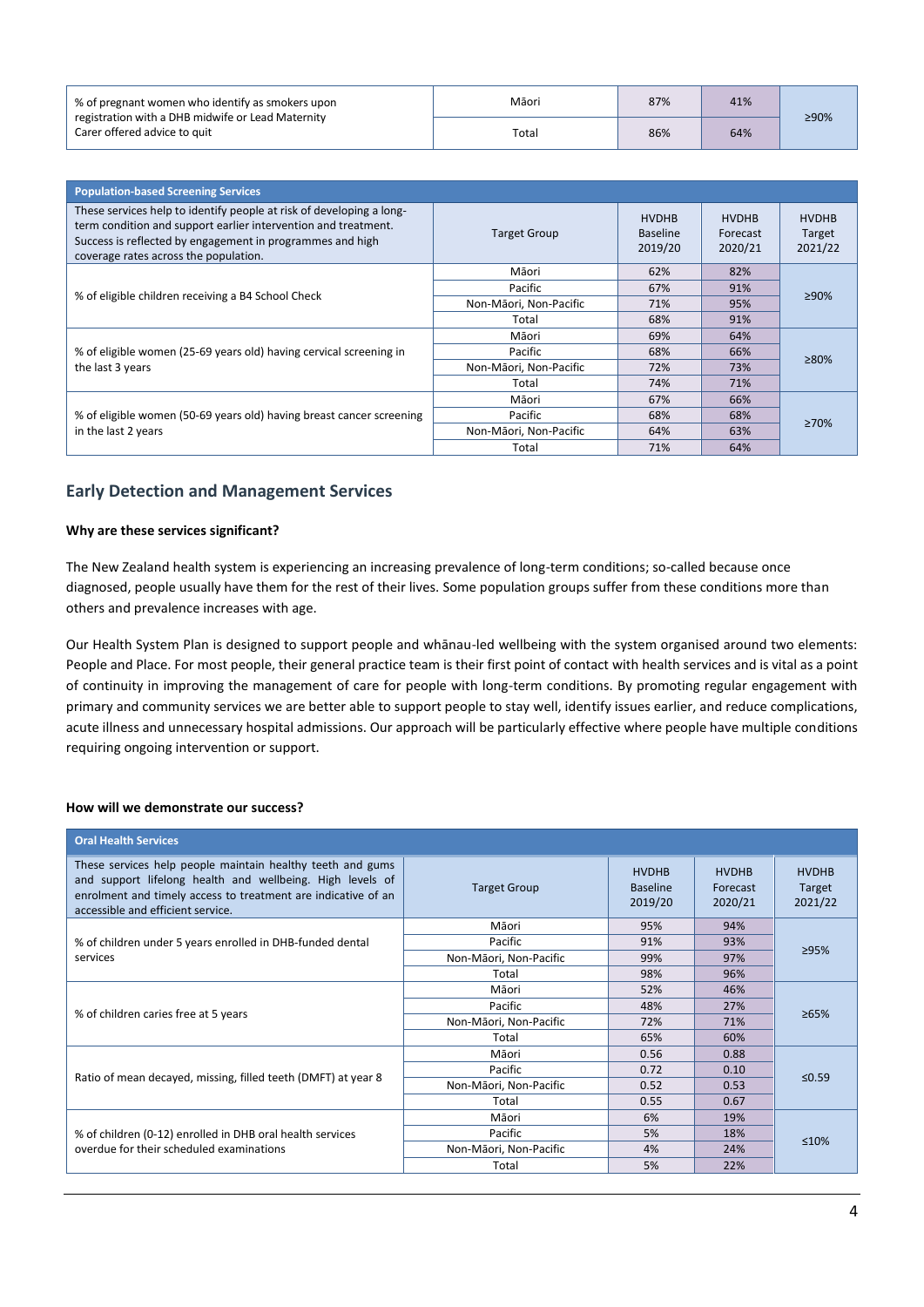| % of adolescents accessing DHB-funded dental services | Māori                  | 47% | 53% |      |
|-------------------------------------------------------|------------------------|-----|-----|------|
|                                                       | Pacific                | 54% | 65% | ≥85% |
|                                                       | Non-Māori. Non-Pacific | 89% | 79% |      |
|                                                       | Total                  | 73% | 71% |      |

| <b>Primary Care Services</b>                                                                                                                                                                                                                              |                        |                                            |                                     |                                   |
|-----------------------------------------------------------------------------------------------------------------------------------------------------------------------------------------------------------------------------------------------------------|------------------------|--------------------------------------------|-------------------------------------|-----------------------------------|
| These services support people to maintain and manage their health and<br>wellbeing and avoid unnecessary hospital admissions. High levels of<br>enrolment and engagement with general practice are indicative of an<br>accessible and responsive service. | <b>Target Group</b>    | <b>HVDHB</b><br><b>Baseline</b><br>2019/20 | <b>HVDHB</b><br>Forecast<br>2020/21 | <b>HVDHB</b><br>Target<br>2021/22 |
|                                                                                                                                                                                                                                                           | Māori                  | 84%                                        | 84%                                 |                                   |
| % of newborn enrolment with general practice by three months of age                                                                                                                                                                                       | Pacific                | 94%                                        | 92%                                 | 285%                              |
|                                                                                                                                                                                                                                                           | Non-Māori, Non-Pacific | 93%                                        | 92%                                 |                                   |
|                                                                                                                                                                                                                                                           | Total                  | 90%                                        | 90%                                 |                                   |
|                                                                                                                                                                                                                                                           | Māori                  | 88%                                        | 85%                                 |                                   |
| % of the DHB-domiciled population that is enrolled in a PHO<br>% of people with diabetes aged 15-74 years enrolled with a PHO who<br>latest HbA1c in the last 12 months was <= 64 mmol/mol                                                                | Pacific                | 99%                                        | 94%                                 | ≥98%                              |
|                                                                                                                                                                                                                                                           | Non-Māori, Non-Pacific | 98%                                        | 97%                                 |                                   |
|                                                                                                                                                                                                                                                           | Total                  | 96%                                        | 94%                                 |                                   |
|                                                                                                                                                                                                                                                           | Māori                  | 42%                                        | 45%                                 |                                   |
|                                                                                                                                                                                                                                                           | Pacific                | 41%                                        | 40%                                 | ≥60%                              |
|                                                                                                                                                                                                                                                           | Non-Māori, Non-Pacific | 55%                                        | 60%                                 |                                   |
|                                                                                                                                                                                                                                                           | Total                  | 50%                                        | 55%                                 |                                   |
|                                                                                                                                                                                                                                                           | Māori                  | 10,767                                     | 7,793                               |                                   |
| Avoidable hospital admission rate for children aged 0-4 (per 100,000                                                                                                                                                                                      | Pacific                | 15,979                                     | 12,268                              | Refer to SLM                      |
| people)                                                                                                                                                                                                                                                   | Non-Māori, Non-Pacific | 5,791                                      | 4,976                               | Plan                              |
|                                                                                                                                                                                                                                                           | Total                  | 8.169                                      | 6,471                               |                                   |
|                                                                                                                                                                                                                                                           | Māori                  | 7654                                       | 6,952                               |                                   |
| Avoidable hospital admission rate for adults aged 45-64 (per 100,000                                                                                                                                                                                      | Pacific                | 5060                                       | 7,088                               | 4,340                             |
| people)                                                                                                                                                                                                                                                   | Non-Māori, Non-Pacific | 3748                                       | 3,448                               |                                   |
|                                                                                                                                                                                                                                                           | Total                  | 4512                                       | 4,120                               |                                   |
|                                                                                                                                                                                                                                                           | Māori                  | 27.8                                       | 26.8                                |                                   |
| Rate of hospitalisations potentially related to housing conditions per                                                                                                                                                                                    | Pacific                | 26.4                                       | 24.3                                | ≤11.9                             |
| 1,000 population for children under 15 years age                                                                                                                                                                                                          | Non-Māori, Non-Pacific | 11.9                                       | 11.1                                |                                   |
|                                                                                                                                                                                                                                                           | Total                  | 17.8                                       | 16.2                                |                                   |
| Primary Care Patient Experience scores                                                                                                                                                                                                                    |                        |                                            |                                     | Refer to SLM<br>plan              |

| <b>Pharmacy Services</b>                                                                                                                                                                                                                                                                                           |                        |                                            |                                     |                                |
|--------------------------------------------------------------------------------------------------------------------------------------------------------------------------------------------------------------------------------------------------------------------------------------------------------------------|------------------------|--------------------------------------------|-------------------------------------|--------------------------------|
| These are services which a health professional uses to help diagnose<br>or monitor a health condition. While largely demand driven, timely<br>access to services enables improved clinical decision-making and<br>reduces unnecessary delays in treatment, and is therefore indicative<br>of a successful service. | <b>Target Group</b>    | <b>HVDHB</b><br><b>Baseline</b><br>2019/20 | <b>HVDHB</b><br>Forecast<br>2020/21 | <b>HVDHB Target</b><br>2021/22 |
| Age-standardised rate of initial prescription items dispensed per 1,000<br>population                                                                                                                                                                                                                              | Māori                  | 8,040                                      | 7,765                               |                                |
|                                                                                                                                                                                                                                                                                                                    | Pacific                | 8,297                                      | 7,922                               |                                |
|                                                                                                                                                                                                                                                                                                                    | Non-Māori, Non-Pacific | 7,559                                      | 7,239                               |                                |
|                                                                                                                                                                                                                                                                                                                    | Total                  | 9,495                                      | 9,183                               |                                |
|                                                                                                                                                                                                                                                                                                                    | Māori                  | 395                                        | 367                                 |                                |
| Patients registered with CPAMS per 1,000 people dispensed warfarin                                                                                                                                                                                                                                                 | Pacific                | 396                                        | 521                                 |                                |
|                                                                                                                                                                                                                                                                                                                    | Non-Māori, Non-Pacific | 190                                        | 226                                 | $\geq$ 190                     |
|                                                                                                                                                                                                                                                                                                                    | Total                  | 228                                        | 231                                 |                                |
|                                                                                                                                                                                                                                                                                                                    | Māori                  | 32                                         | 32                                  |                                |
| LTC registrations per 1,000 people                                                                                                                                                                                                                                                                                 | Pacific                | 46                                         | 47                                  | $\geq 41$                      |
|                                                                                                                                                                                                                                                                                                                    | Non-Māori, Non-Pacific | 41                                         | 42                                  |                                |
|                                                                                                                                                                                                                                                                                                                    | Total                  | 40                                         | 40                                  |                                |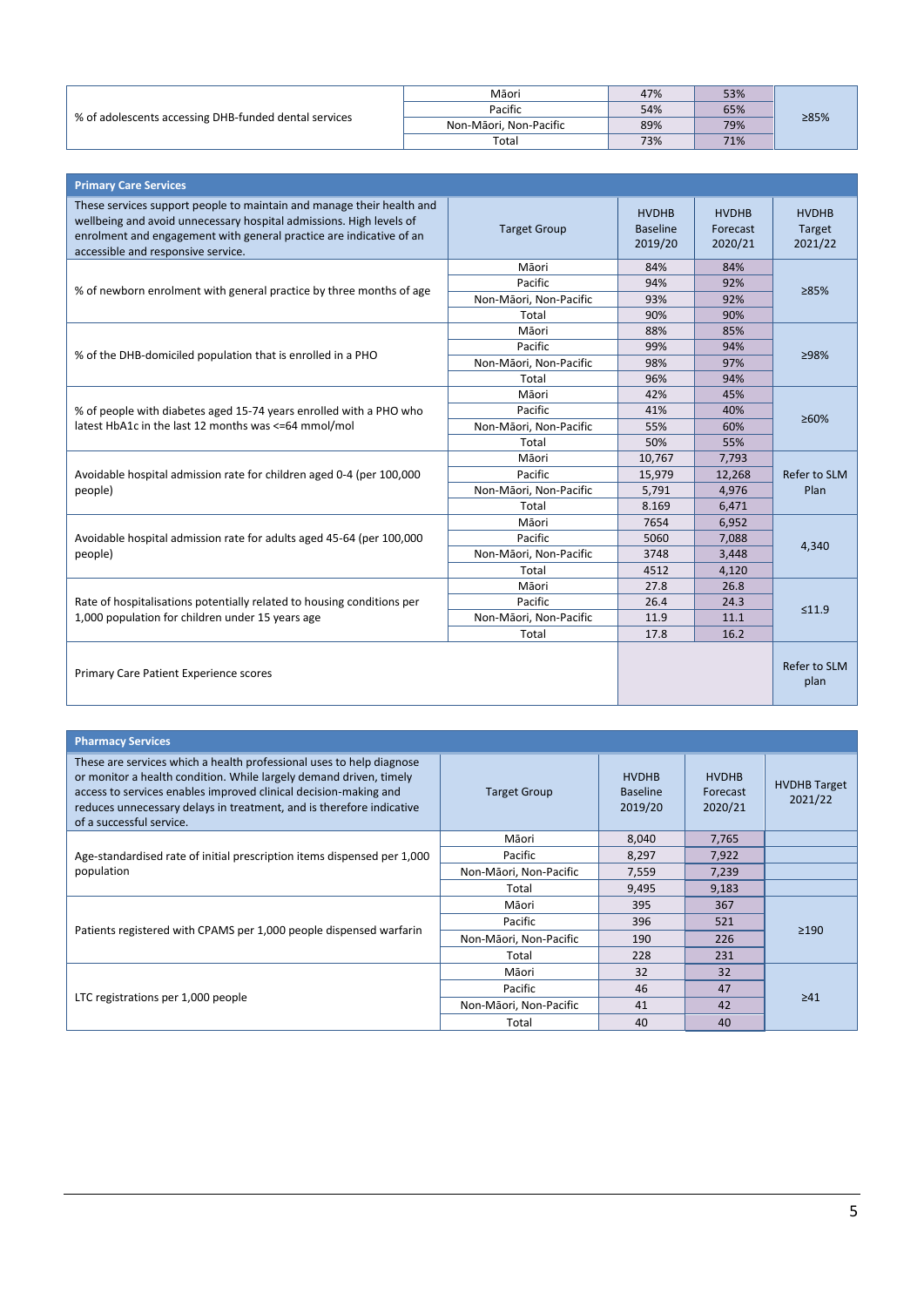## **Intensive Assessment and Treatment Services**

#### *Why are these services significant?*

Intensive assessment and treatment services are more complex services provided by specialists and health professionals working closely together. They are usually provided in hospital settings, which enables the co-location of expertise and equipment. A proportion of these services are delivered in response to acute events; others are planned, and access is determined by clinical triage, capacity, treatment thresholds and national service coverage agreements.

Timely access to intensive assessment and treatment can significantly improve people's quality of life through corrective action and is crucial to improving survival rates for complex illness such as cancer. Responsive services and timely access to treatment also enable people to establish more stable lives, and result in improved confidence in the health system.

As a provider of specialist services, the DHB is committed to ensuring the quality of its service provision. Adverse events and delays in treatment, as well as causing harm to patients, drive unnecessary costs. Improved processes will support patient safety, reduce the number of events causing injury or harm, and improve health outcomes for our population.

| <b>Acute and Urgent Services</b>                                                                                                                                                                                                                                                                                                                             |                        |                                            |                                     |                                                          |
|--------------------------------------------------------------------------------------------------------------------------------------------------------------------------------------------------------------------------------------------------------------------------------------------------------------------------------------------------------------|------------------------|--------------------------------------------|-------------------------------------|----------------------------------------------------------|
| These are services delivered in response to accidents or illnesses that<br>have an abrupt onset or progress rapidly. While largely demand driven,<br>not all acute events require hospital treatment. Because early<br>intervention can reduce the impact of the event, multiple options and<br>shorter waiting times are indicative of a responsive system. | <b>Target Group</b>    | <b>HVDHB</b><br><b>Baseline</b><br>2019/20 | <b>HVDHB</b><br>Forecast<br>2020/21 | <b>HVDHB</b><br>Target<br>2021/22                        |
| Number of POACs delivered in community settings across 2DHB                                                                                                                                                                                                                                                                                                  | Total                  | 455                                        | 529                                 | $\geq$ 529                                               |
|                                                                                                                                                                                                                                                                                                                                                              | Māori                  | 1,053                                      | 903                                 | $\geq 1,053$                                             |
| Number of zero-fee consultations at after-hours services by children                                                                                                                                                                                                                                                                                         | Pacific                | 409                                        | 265                                 | ≥409                                                     |
| under 14 years                                                                                                                                                                                                                                                                                                                                               | Non-Māori, Non-Pacific | 4,768                                      | 3,927                               | ≥4,768                                                   |
|                                                                                                                                                                                                                                                                                                                                                              | Total                  | 6,230                                      | 5,095                               | ≥6,230                                                   |
|                                                                                                                                                                                                                                                                                                                                                              | Māori                  | 320                                        | 321                                 | $\leq$ 238                                               |
| Age-standardised ED presentation rate per 1,000 population in sub-                                                                                                                                                                                                                                                                                           | Pacific                | 337                                        | 330                                 |                                                          |
| regional hospitals                                                                                                                                                                                                                                                                                                                                           | Non-Māori, Non-Pacific | 238                                        | 243                                 |                                                          |
|                                                                                                                                                                                                                                                                                                                                                              | Total                  | 257                                        | 262                                 |                                                          |
|                                                                                                                                                                                                                                                                                                                                                              | Māori                  | 77%                                        | 89%                                 |                                                          |
| % of patients admitted, discharged or transferred from ED within 6                                                                                                                                                                                                                                                                                           | Pacific                | 77%                                        | 88%                                 | >95%                                                     |
| hours                                                                                                                                                                                                                                                                                                                                                        | Non-Māori, Non-Pacific | 99%                                        | 87%                                 |                                                          |
|                                                                                                                                                                                                                                                                                                                                                              | Total                  | 92%                                        | 88%                                 |                                                          |
| Standardised acute readmission rate within 28 days                                                                                                                                                                                                                                                                                                           | Total                  | 11.8%                                      | 8.2%                                | Planned<br>Care<br><b>Funding</b><br>Schedule<br>2021/22 |

| <b>Elective &amp; Arranged Services</b>                                                                                                                                                                                                                              |                        |                                            |                                     |                                                          |
|----------------------------------------------------------------------------------------------------------------------------------------------------------------------------------------------------------------------------------------------------------------------|------------------------|--------------------------------------------|-------------------------------------|----------------------------------------------------------|
| These are medical and surgical services provided for people who do<br>not need immediate hospital treatment, where their assessment or<br>treatment is booked or arranged. Maintaining access while reducing<br>waiting times is indicative of an efficient service. | <b>Target Group</b>    | <b>HVDHB</b><br><b>Baseline</b><br>2019/20 | <b>HVDHB</b><br>Forecast<br>2020/21 | <b>HVDHB</b><br>Target<br>2021/21                        |
| Number of planned care interventions – inpatient surgical discharges                                                                                                                                                                                                 | Total                  | 4,960                                      | 5,662                               | Planned<br>Care<br><b>Funding</b><br>Schedule<br>2021/22 |
| Number of planned care interventions - minor procedures                                                                                                                                                                                                              | Total                  | 3,013                                      | 3,754                               | Planned<br>Care<br><b>Funding</b><br>Schedule<br>2021/22 |
| % of patients given a commitment to treatment but not treated within<br>four months                                                                                                                                                                                  | Total                  | 29%                                        | 51.4%                               | 0%                                                       |
|                                                                                                                                                                                                                                                                      | Māori                  | <b>NA</b>                                  | 16.7%                               | Planned                                                  |
| % of "DNA" (did not attend) appointments for FSA (first specialist                                                                                                                                                                                                   | Pacific                | <b>NA</b>                                  | 13.0%                               | Care                                                     |
| appointments)                                                                                                                                                                                                                                                        | Non-Māori, Non-Pacific | <b>NA</b>                                  | 4.2%                                | <b>Funding</b>                                           |
|                                                                                                                                                                                                                                                                      | Total                  | <b>NA</b>                                  | 6.8%                                | Schedule<br>2021/22                                      |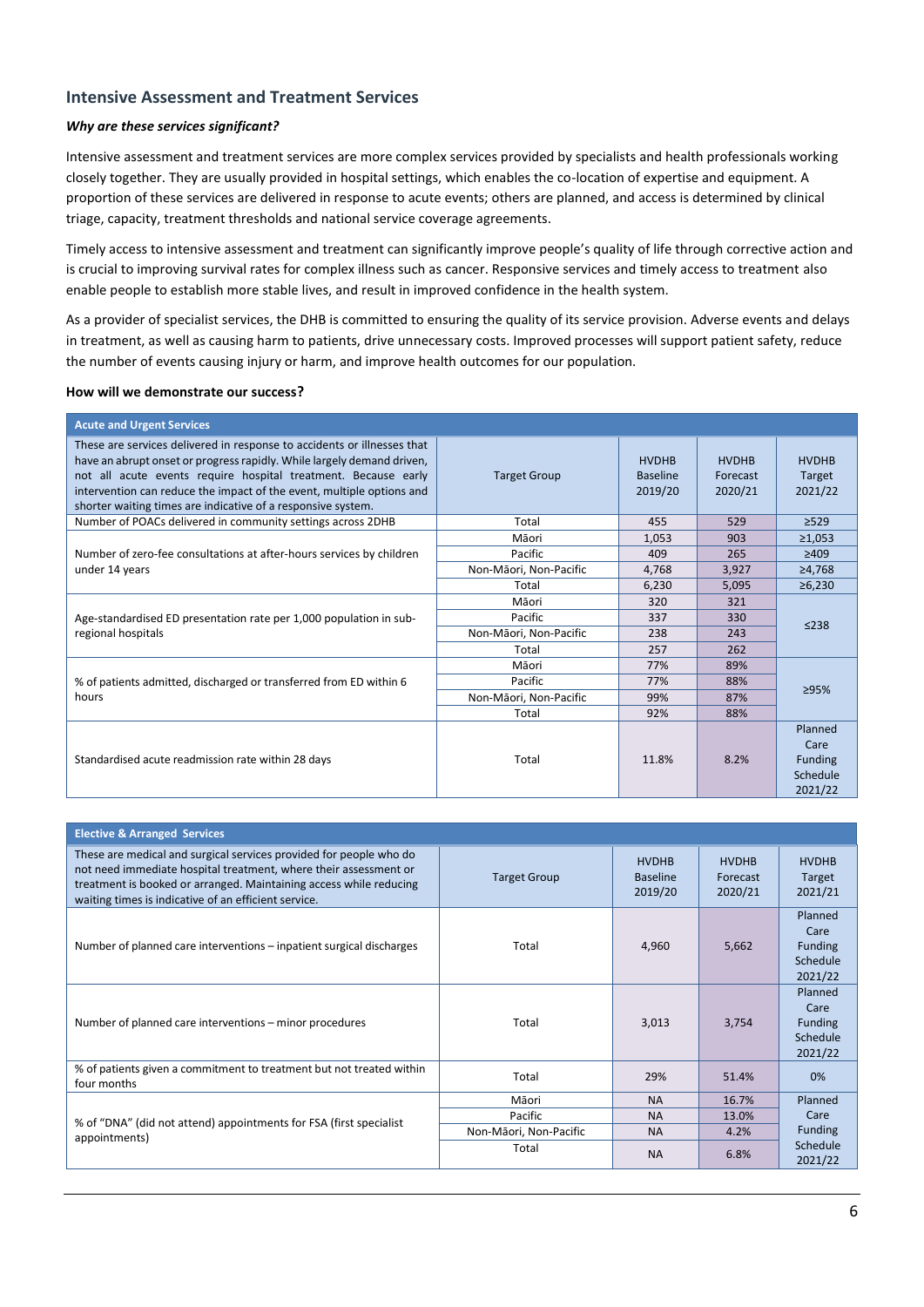| % of patients waiting longer than four months for their first specialist<br>assessment                                                       | Total                  | 11% | 23.6% | 0%   |
|----------------------------------------------------------------------------------------------------------------------------------------------|------------------------|-----|-------|------|
| % of patients with a high suspicion of cancer and a need to be seen<br>within two weeks that received their first cancer treatment (or other | Māori                  | 96% | 100%  |      |
|                                                                                                                                              | Pacific                | 50% | 88%   |      |
| management) within 62 days of being referred                                                                                                 | Non-Māori, Non-Pacific | 90% | 89%   | ≥90% |
|                                                                                                                                              | Total                  | 90% | 90%   |      |
| % of patients receiving their first cancer treatment (or other<br>management) within 31 days from date of decision-to-treat                  | Total                  | 91% | 91%   | 285% |

| Mental health, addictions and wellbeing services                                                                                                                                                                                                                                     |                           |                        |                                            |                                     |                                   |  |  |  |  |
|--------------------------------------------------------------------------------------------------------------------------------------------------------------------------------------------------------------------------------------------------------------------------------------|---------------------------|------------------------|--------------------------------------------|-------------------------------------|-----------------------------------|--|--|--|--|
| These are services for those most severely affected by mental<br>illness and/or addictions who require specialist intervention and<br>treatment. Reducing waiting times, while meeting an increasing<br>demand for services, is indicative of a responsive and efficient<br>service. |                           | <b>Target Group</b>    | <b>HVDHB</b><br><b>Baseline</b><br>2019/20 | <b>HVDHB</b><br>Forecast<br>2020/21 | <b>HVDHB</b><br>Target<br>2021/22 |  |  |  |  |
|                                                                                                                                                                                                                                                                                      |                           | Māori                  | 6.5%                                       | 6.6%                                |                                   |  |  |  |  |
| <b>Mental Health Access Rates</b>                                                                                                                                                                                                                                                    |                           | Pacific                | 3.0%                                       | 3.2%                                | >3.5                              |  |  |  |  |
|                                                                                                                                                                                                                                                                                      |                           | Non-Māori, Non-Pacific | 3.5%                                       | 3.5%                                |                                   |  |  |  |  |
|                                                                                                                                                                                                                                                                                      |                           | Total                  | 4.0%                                       | 4.0%                                |                                   |  |  |  |  |
|                                                                                                                                                                                                                                                                                      |                           | Māori                  | 88%                                        | 88%                                 |                                   |  |  |  |  |
|                                                                                                                                                                                                                                                                                      | Mental health             | Pacific                | 88%                                        | 88%                                 |                                   |  |  |  |  |
| % of patients 0-19 referred to non-                                                                                                                                                                                                                                                  | services                  | Non-Māori, Non-Pacific | 87%                                        | 87%                                 | ≥95%                              |  |  |  |  |
| urgent child & adolescent services that                                                                                                                                                                                                                                              |                           | Total                  | 87%                                        | 87%                                 |                                   |  |  |  |  |
| were seen within eight weeks:                                                                                                                                                                                                                                                        | <b>Addiction services</b> | Māori                  | 91%                                        | 91%                                 |                                   |  |  |  |  |
|                                                                                                                                                                                                                                                                                      |                           | Pacific                | 100%                                       | 100%                                |                                   |  |  |  |  |
|                                                                                                                                                                                                                                                                                      |                           | Non-Māori, Non-Pacific | 100%                                       | 100%                                |                                   |  |  |  |  |
|                                                                                                                                                                                                                                                                                      |                           | Total                  | 95%                                        | 95%                                 |                                   |  |  |  |  |
|                                                                                                                                                                                                                                                                                      |                           | Māori                  | 64%                                        | 79%                                 |                                   |  |  |  |  |
|                                                                                                                                                                                                                                                                                      | 7 days prior to the       | Pacific                | 57%                                        | 68%                                 | 275%                              |  |  |  |  |
| % of people admitted to an acute                                                                                                                                                                                                                                                     | day of admission          | Non-Māori, Non-Pacific | 80%                                        | 79%                                 |                                   |  |  |  |  |
| mental health inpatient service that                                                                                                                                                                                                                                                 |                           | Total                  | 73%                                        | 78%                                 |                                   |  |  |  |  |
| were seen by mental health community                                                                                                                                                                                                                                                 |                           | Māori                  | 69%                                        | 79%                                 |                                   |  |  |  |  |
| team:                                                                                                                                                                                                                                                                                | 7 days following the      | Pacific                | 80%                                        | 59%                                 | ≥90%                              |  |  |  |  |
|                                                                                                                                                                                                                                                                                      | day of discharge          | Non-Māori, Non-Pacific | 82%                                        | 81%                                 |                                   |  |  |  |  |
|                                                                                                                                                                                                                                                                                      |                           | Total                  | 77%                                        | 78%                                 |                                   |  |  |  |  |
| % of clients with a transition (discharge) plan                                                                                                                                                                                                                                      |                           | Community              | 48%                                        | 50%                                 | 295%                              |  |  |  |  |
|                                                                                                                                                                                                                                                                                      |                           | Inpatient              | 70%                                        | 74%                                 |                                   |  |  |  |  |
| % of clients with a wellness plan                                                                                                                                                                                                                                                    |                           | Community              | 43%                                        | 46%                                 | ≥95%                              |  |  |  |  |
| Rate of Māori under the Mental Health Act: Section 29<br>community treatment orders                                                                                                                                                                                                  |                           | Māori                  | 316                                        | 318                                 | Reduce by<br>10%                  |  |  |  |  |

### **Quality, safety and patient experience**

| These quality and patient safety measures are national markers<br>championed and monitored by the NZ Health Quality & Safety<br>Commission. High compliance levels indicate quality processes and<br>strong clinical engagement. | <b>Target Group</b> | <b>HVDHB</b><br><b>Baseline</b><br>2019/20 | <b>HVDHB</b><br>Forecast<br>2020/21 | <b>HVDHB</b><br>Target<br>2021/22 |
|----------------------------------------------------------------------------------------------------------------------------------------------------------------------------------------------------------------------------------|---------------------|--------------------------------------------|-------------------------------------|-----------------------------------|
| Rate of in-hospital falls with fractured neck of femur, per 100,000<br>admissions                                                                                                                                                | Total               | 42.5                                       | 23.2                                | $\leq$ 23.2                       |
| Rate of staphylococcus aureus bacteraemia, per 1,000 bed days                                                                                                                                                                    | Total               | 0.06                                       | 0.24                                | $≤0.1$                            |
| Rate of surgical site infections for hip and knee operations, per 100<br>procedures                                                                                                                                              | Total               | $\Omega$                                   | $\Omega$                            | $\mathbf 0$                       |
| Rate of in-hospital cardiopulmonary arrests in adult inpatient wards,<br>per 1,000 admissions                                                                                                                                    | Total               | 1.62                                       | 1.62                                | $\leq 1.4$                        |
| Rate of rapid response escalations, per 1000 admissions                                                                                                                                                                          | Total               | 43.6                                       | 43.6                                | $\leq 43$                         |
| Rates of deep vein thrombosis/pulmonary embolus                                                                                                                                                                                  | Total               | 19                                         | 22                                  | $\leq 12$                         |
| The weighted average score in the Inpatient Experience Survey by domain                                                                                                                                                          |                     |                                            | Refer to SLM plan                   |                                   |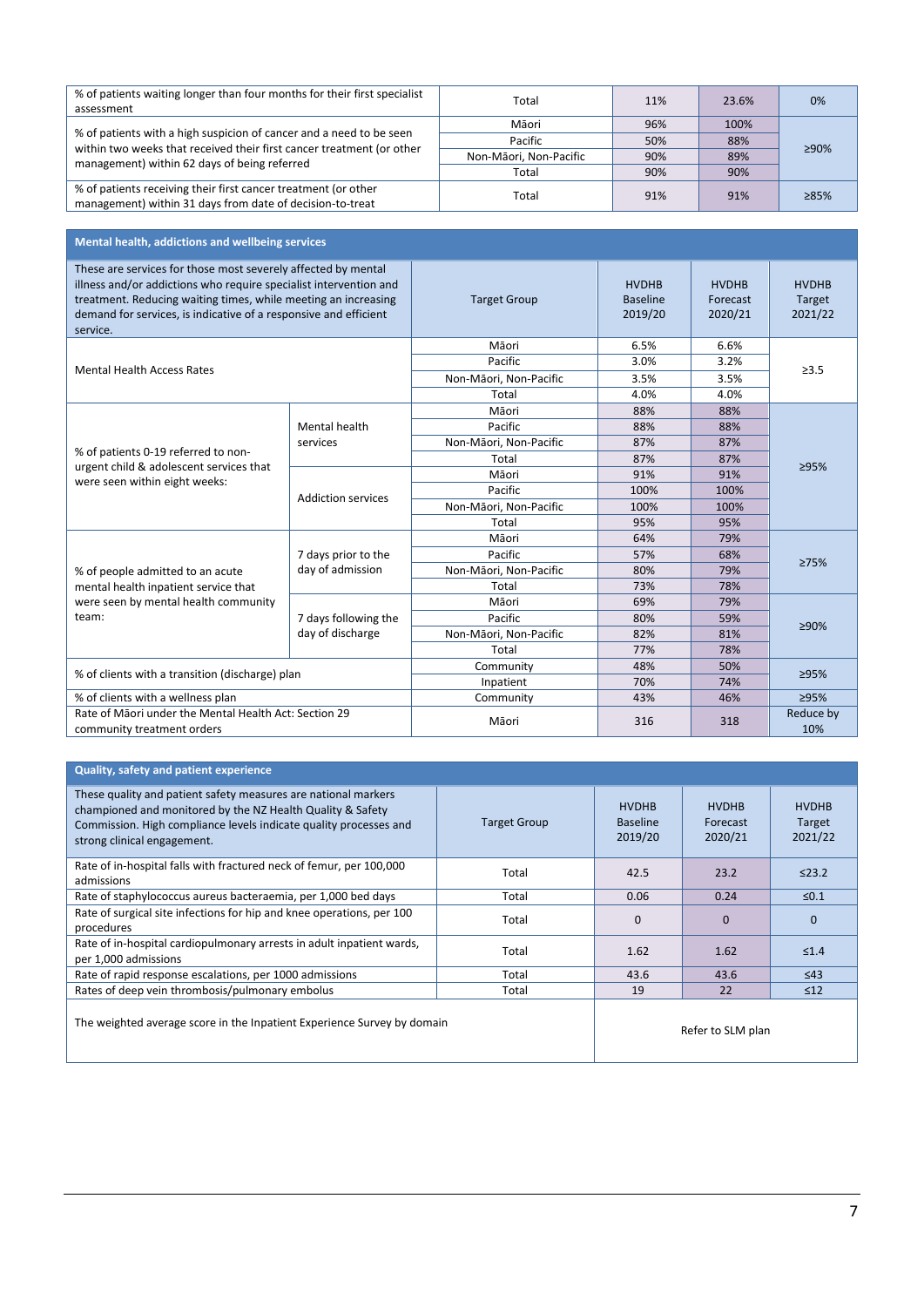# **Rehabilitation and Support Services**

#### **Why are these services significant?**

Rehabilitation and support services provide people with the assistance they need to live safely and independently in their own homes or regain functional ability after a health related event. These services are considered to provide people with a much higher quality of life as a result of people being able to stay active and positively connected to their communities. This is evidenced by less dependence on hospital and residential services and a reduction in acute illness, crisis or deterioration leading to acute admission or readmission into our hospitals.

Even when returning to full health is not possible, timely access to responsive support services enables people to maximise their independence. In preventing deterioration, acute illness or crisis, these services have a major impact on the sustainability of our health system by reducing acute demand, unnecessary ED presentations and the need for more complex interventions. These services also support patient flow by enabling people to go home from hospital earlier.

Support services also include palliative care for people who have end-of-life conditions. It is important that they and their families are appropriately supported, so that the person is able to live comfortably and have their needs met in a holistic and respectful way, without undue pain and suffering.

| <b>Disability Support Services</b>                                                                                                                                                                                                              |                     |                                            |                                     |                                   |
|-------------------------------------------------------------------------------------------------------------------------------------------------------------------------------------------------------------------------------------------------|---------------------|--------------------------------------------|-------------------------------------|-----------------------------------|
| These services support people with disabilities to find solutions to<br>support their engagement in health services. Success is measured by<br>responsive services that support people with disabilities and<br>consumer-clinician partnership. | <b>Target Group</b> | <b>HVDHB</b><br><b>Baseline</b><br>2019/20 | <b>HVDHB</b><br>Forecast<br>2020/21 | <b>HVDHB</b><br>Target<br>2021/22 |
| % of hospital staff that have completed the Disability Responsiveness<br>eLearning Module                                                                                                                                                       | Total               | <b>NA</b>                                  | 18.3%                               | 80%                               |

| <b>Home-based and Community Support Services</b>                                                                                                                                                                                                                              |                        |                                            |                                     |                      |
|-------------------------------------------------------------------------------------------------------------------------------------------------------------------------------------------------------------------------------------------------------------------------------|------------------------|--------------------------------------------|-------------------------------------|----------------------|
| These services aim to restore or maximise people's<br>health or functional ability, following a health-<br>related event such as a fall, heart attack or stroke.<br>Largely demand-driven, success is measured<br>through appropriate service referral following an<br>event. | <b>Target Group</b>    | <b>HVDHB</b><br><b>Baseline</b><br>2019/20 | <b>HVDHB</b><br>Forecast<br>2020/21 | HVDHB Target 2021/22 |
|                                                                                                                                                                                                                                                                               | Māori                  | 96%                                        | 95%                                 |                      |
| % of people 75+ living in their own home                                                                                                                                                                                                                                      | Pacific                | 95%                                        | 93%                                 | 94%                  |
|                                                                                                                                                                                                                                                                               | Non-Māori, Non-Pacific | 94%                                        | 91%                                 |                      |
|                                                                                                                                                                                                                                                                               | Total                  | 94%                                        | 91%                                 |                      |
|                                                                                                                                                                                                                                                                               | Māori                  | 1,377                                      | 2,489                               |                      |
| Acute bed day rate per 1000 for people 75+                                                                                                                                                                                                                                    | Pacific                | 1,515                                      | 1,660                               | ≤1,643               |
|                                                                                                                                                                                                                                                                               | Non-Māori, Non-Pacific | 1,643                                      | 1,554                               |                      |
|                                                                                                                                                                                                                                                                               | Total                  | 1,628                                      | 1,597                               |                      |
|                                                                                                                                                                                                                                                                               | Māori                  | 11.6%                                      | 11.2%                               |                      |
|                                                                                                                                                                                                                                                                               | Pacific                | 14.4%                                      | 14.7%                               | ≤12.4%               |
| Standardised acute readmission rate for people 75+                                                                                                                                                                                                                            | Non-Māori, Non-Pacific | 12.4%                                      | 12.1%                               |                      |
|                                                                                                                                                                                                                                                                               | Total                  | 12.4%                                      | 12.3%                               |                      |
|                                                                                                                                                                                                                                                                               | Māori                  | $C_{\cdot}$                                | $C_{\cdot}$                         |                      |
| Rate of hip (neck of femur) fractures due to a fall                                                                                                                                                                                                                           | Pacific                | $C_{\cdot}$                                | $C_{\cdot}$                         |                      |
| per 1,000 people 50+                                                                                                                                                                                                                                                          | Non-Māori, Non-Pacific | 2.94                                       | 3.04                                | $\leq 2.9$           |
|                                                                                                                                                                                                                                                                               | Total                  | 0.53                                       | 0.48                                |                      |

| <b>Aged Residential Care Services</b>                                                                                                                                                                                                                                                                                               |                     |                                            |                                     |                                |
|-------------------------------------------------------------------------------------------------------------------------------------------------------------------------------------------------------------------------------------------------------------------------------------------------------------------------------------|---------------------|--------------------------------------------|-------------------------------------|--------------------------------|
| With an ageing population, demand for aged related care (ARC) is<br>expected to increase, but a reduction in demand for lower-level<br>residential care is indicative of more people being successfully<br>supported for longer in their own homes. The DHB subsidises ARC<br>for people who meet the national thresholds for care. | <b>Target Group</b> | <b>HVDHB</b><br><b>Baseline</b><br>2019/20 | <b>HVDHB</b><br>Forecast<br>2020/21 | <b>HVDHB</b> Target<br>2021/22 |
| % of residential care providers meeting four year certification<br>standards                                                                                                                                                                                                                                                        | Total               | 100%                                       | 53%                                 | 95%                            |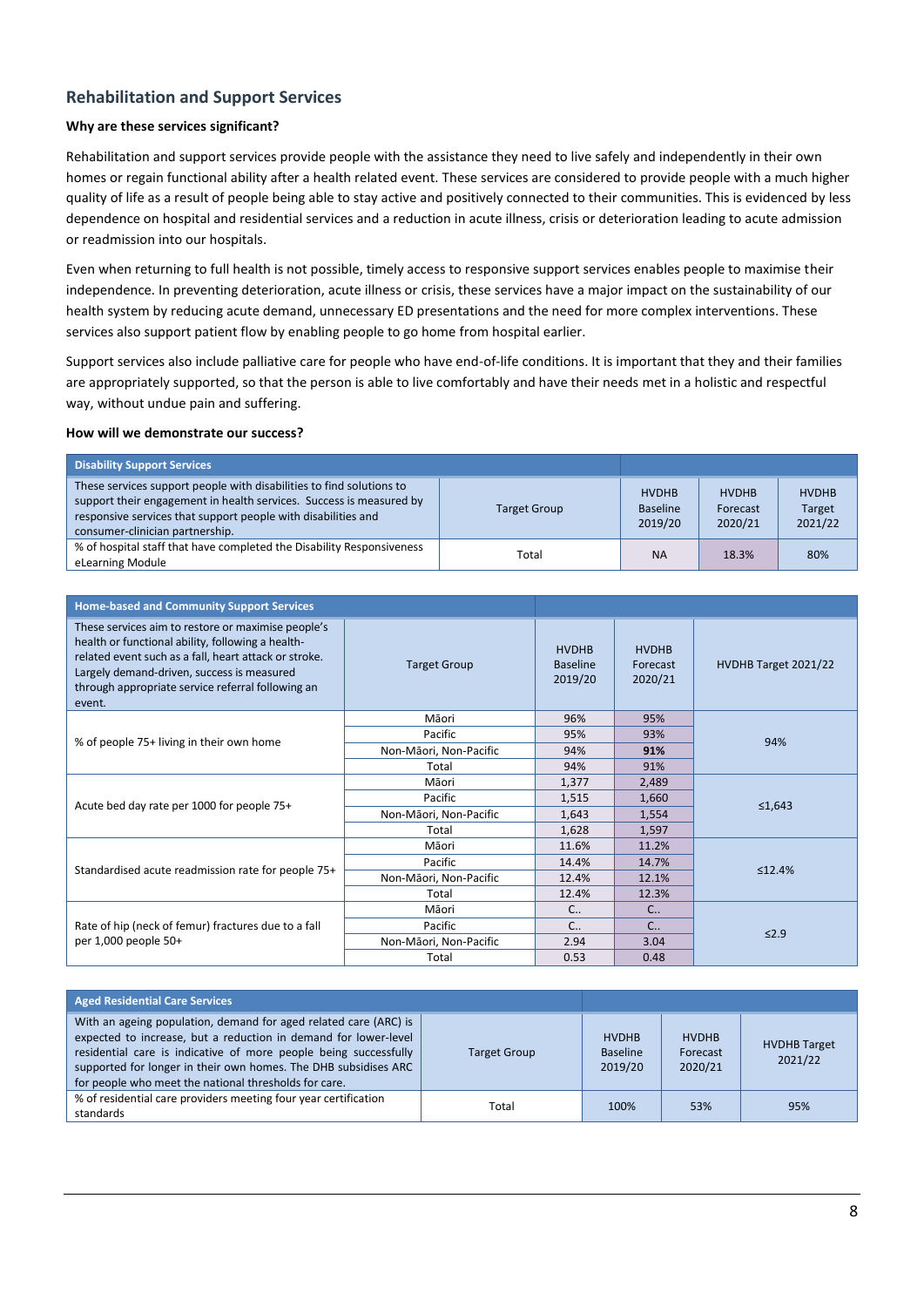# **Financial Performance**

# **Output Class Financials**

| <b>Statement of Performance Expectations</b>                         |                           |                                          |                        |                  |                  |                  |                  |  |  |
|----------------------------------------------------------------------|---------------------------|------------------------------------------|------------------------|------------------|------------------|------------------|------------------|--|--|
| <b>Hutt Valley District Health Board</b>                             |                           |                                          |                        |                  |                  |                  |                  |  |  |
| <b>Forecast Statement of Financial Performance</b>                   |                           |                                          |                        |                  |                  |                  |                  |  |  |
|                                                                      |                           | For the Year Ended 30 June<br>2020\21    |                        |                  | 2022\23          | 2023\24          | 2024\25          |  |  |
| \$000s                                                               | 2019\20<br><b>Audited</b> | <b>Forecast</b>                          | 2021\22<br><b>Plan</b> |                  | Plan             | Plan             | Plan             |  |  |
| <b>Income</b>                                                        |                           |                                          |                        |                  |                  |                  |                  |  |  |
| Operating Income                                                     | 593,263                   | 646,581                                  |                        | 666,933          | 699,742          | 734,178          | 770,319          |  |  |
| Interest Income                                                      | 158                       | 280                                      |                        | 250              | 255              | 260              | 265              |  |  |
| <b>Total Income</b>                                                  | 593,421                   | 646,862                                  |                        | 667,183          | 699,998          | 734,438          | 770,585          |  |  |
| <b>Expenditure</b>                                                   |                           |                                          |                        |                  |                  |                  |                  |  |  |
| <b>Personnel Costs</b>                                               | 204,364                   | 200,856                                  |                        | 206,370          | 209,466          | 211,560          | 213,676          |  |  |
| Depreciation                                                         | 14,917                    | 15,160                                   |                        | 15,996           | 16,996           | 16,996           | 16,996           |  |  |
| <b>Outsourced Services</b>                                           | 18,385<br>25,790          | 36,553                                   |                        | 62,772           | 63,181           | 63,472           | 63,771<br>28,209 |  |  |
| <b>Clinical Supplies</b><br>Infrastructure and Non Clinical Expenses | 32,622                    | 29,858<br>24,195                         |                        | 27,245<br>19,195 | 27,654<br>19,350 | 27,930<br>19,544 | 19,684           |  |  |
| <b>Other District Health Boards</b>                                  | 101,298                   | 107,521                                  |                        | 103,894          | 111,089          | 118,644          | 126,576          |  |  |
| Non Health Board Providers                                           | 218,583                   | 227,815                                  |                        | 211,201          | 236,411          | 249,231          | 262,693          |  |  |
| Capital Charge                                                       | 10,258                    | 8,607                                    |                        | 8,301            | 8,301            | 8,301            | 8,301            |  |  |
| Interest Expense                                                     | 12                        | 19                                       |                        | 24               |                  | 24<br>24         | 24               |  |  |
| Other                                                                | 5.973                     | 13,211                                   |                        | 29,023           | 28,784           | 28,871           | 28,958           |  |  |
| <b>Internal Allocations</b>                                          | 2                         | 0                                        |                        | (0)              |                  | (0)<br>(0)       | (0)              |  |  |
| <b>Total Expenditure</b>                                             | 632,204                   | 663,795                                  |                        | 684,022          | 721,256          | 744,575          | 768,888          |  |  |
| <b>Net Surplus / (Deficit)</b>                                       | (38, 784)                 | (16, 933)                                |                        | (16, 839)        | (21, 258)        | (10, 137)        | 1,697            |  |  |
|                                                                      |                           |                                          |                        |                  |                  |                  |                  |  |  |
|                                                                      |                           | <b>Hutt Valley District Health Board</b> |                        |                  |                  |                  |                  |  |  |
| <b>Prospective Summary of Revenues and Expenses by Output Class</b>  |                           |                                          |                        |                  |                  |                  |                  |  |  |
|                                                                      |                           |                                          |                        |                  |                  |                  |                  |  |  |
| \$000s                                                               |                           |                                          |                        |                  | 2021\22          | 2022\23          | 2023\24          |  |  |
|                                                                      |                           |                                          |                        |                  | Plan             | Plan             | Plan             |  |  |
| <b>Intensive Assessment &amp; Treatment</b>                          |                           |                                          |                        |                  |                  |                  |                  |  |  |
| <b>Total Revenue</b>                                                 |                           |                                          |                        |                  | 274,707          | 293,688          | 313,604          |  |  |
| <b>Total Expenditure</b>                                             |                           |                                          |                        |                  | 296,739          | 316,775          | 324,373          |  |  |
| <b>Net Surplus / (Deficit)</b>                                       |                           |                                          |                        |                  | (22, 032)        | (23,088)         | (10, 769)        |  |  |
| <b>Prevention</b>                                                    |                           |                                          |                        |                  |                  |                  |                  |  |  |
| <b>Total Revenue</b>                                                 |                           |                                          |                        |                  | 27,173           | 28,511           | 29,916           |  |  |
| <b>Total Expenditure</b>                                             |                           |                                          |                        |                  | 25,501           | 25,425           | 25,832           |  |  |
| <b>Net Surplus / (Deficit)</b>                                       |                           |                                          |                        |                  | 1,672            | 3,086            | 4.084            |  |  |
| <b>Early Detection &amp; Management</b>                              |                           |                                          |                        |                  |                  |                  |                  |  |  |
| <b>Total Revenue</b>                                                 |                           |                                          |                        |                  | 294,162          | 302,616          | 311,493          |  |  |
| <b>Total Expenditure</b>                                             |                           |                                          |                        |                  | 287,906          | 301,527          | 312,772          |  |  |
| <b>Net Surplus / (Deficit)</b>                                       |                           |                                          |                        |                  | 6,256            | 1,090            | (1, 279)         |  |  |
| <b>Rehabilitation &amp; Support</b>                                  |                           |                                          |                        |                  |                  |                  |                  |  |  |
| <b>Total Revenue</b>                                                 |                           |                                          |                        |                  | 71,141           | 75,182           | 79,425           |  |  |
| <b>Total Expenditure</b>                                             |                           |                                          |                        |                  | 73,877           | 77,529           | 81,597           |  |  |
|                                                                      |                           |                                          |                        |                  |                  |                  |                  |  |  |
| <b>Net Surplus / (Deficit)</b>                                       |                           |                                          |                        |                  | (2,736)          | (2, 346)         | (2, 172)         |  |  |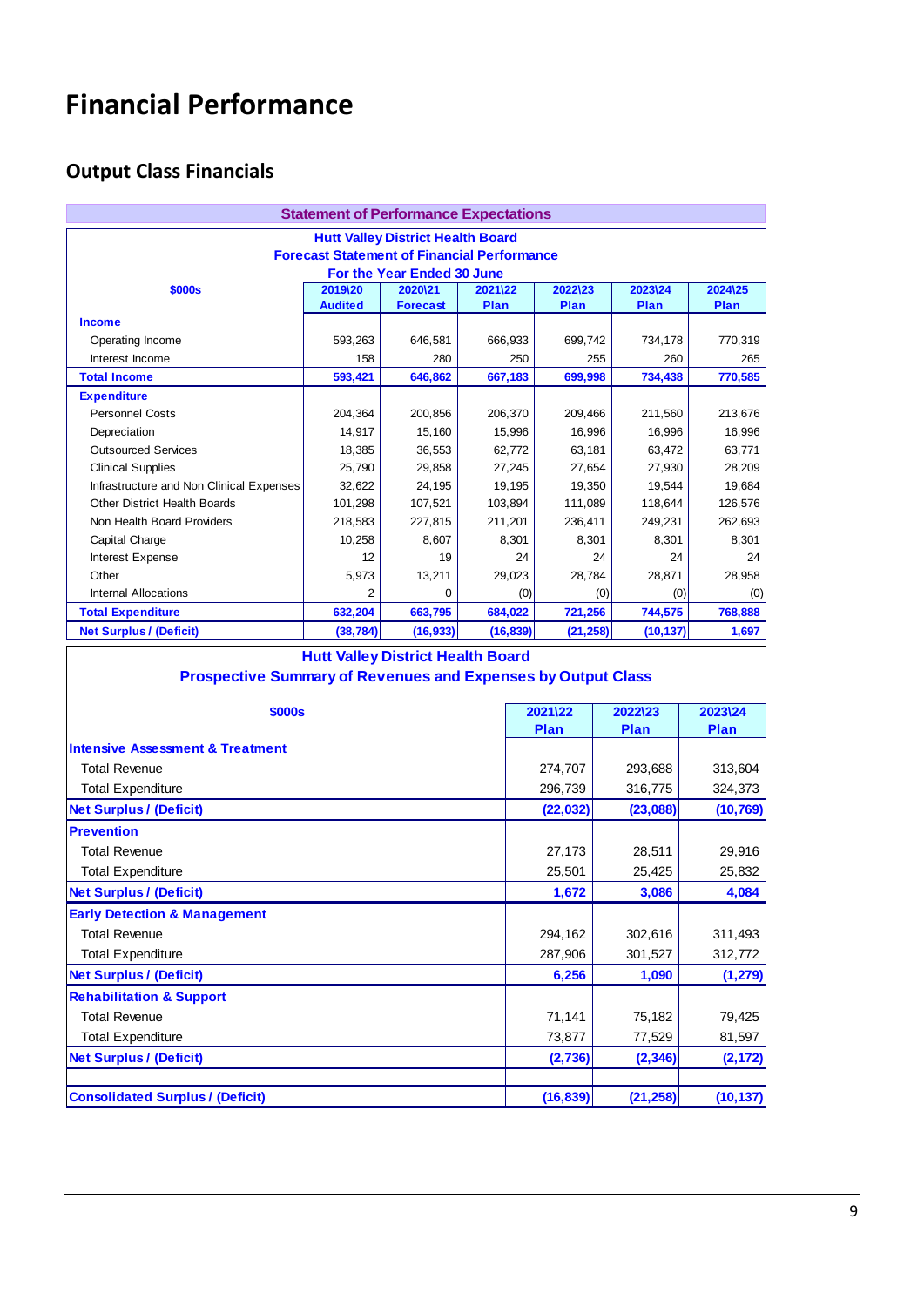| <b>Intensive Assessment &amp; Treatment</b>                                      |                |                 |           |          |           |          |  |  |  |
|----------------------------------------------------------------------------------|----------------|-----------------|-----------|----------|-----------|----------|--|--|--|
| <b>Forecast Statement of Financial Performance</b><br>For the Year Ended 30 June |                |                 |           |          |           |          |  |  |  |
| \$000s                                                                           | 2019\20        | 2020\21         | 2021\22   | 2022\23  | 2023\24   | 2024\25  |  |  |  |
|                                                                                  | <b>Audited</b> | <b>Forecast</b> | Plan      | Plan     | Plan      | Plan     |  |  |  |
| <b>Income</b>                                                                    |                |                 |           |          |           |          |  |  |  |
| Operating Income                                                                 | 225,028        | 245,796         | 274,501   | 293,477  | 313,388   | 334,280  |  |  |  |
| Interest Income                                                                  | 119            | 237             | 206       | 211      | 216       | 221      |  |  |  |
| <b>Total Income</b>                                                              | 225,147        | 246,034         | 274,707   | 293,688  | 313,604   | 334,501  |  |  |  |
| <b>Expenditure</b>                                                               |                |                 |           |          |           |          |  |  |  |
| <b>Personnel Costs</b>                                                           | 172,447        | 172,630         | 178,381   | 181,293  | 183,106   | 184,937  |  |  |  |
| Depreciation                                                                     | 13,814         | 14,160          | 14,644    | 15,648   | 15,648    | 15,648   |  |  |  |
| <b>Outsourced Services</b>                                                       | 15,631         | 33,097          | 38,914    | 39,268   | 39,456    | 39,647   |  |  |  |
| <b>Clinical Supplies</b>                                                         | 23,288         | 26,805          | 24,534    | 24,902   | 25,151    | 25,403   |  |  |  |
| Infrastructure and Non Clinical Expenses                                         | 31,123         | 22,987          | 17,738    | 17,902   | 18,081    | 18,210   |  |  |  |
| Other District Health Boards                                                     |                | (1,057)         | (2,830)   | 10,123   | 13,256    | 16,578   |  |  |  |
| Non Health Board Providers                                                       |                | (799)           | 7,719     | 11,520   | 13,480    | 15,575   |  |  |  |
| Capital Charge                                                                   | 8,854          | 7,277           | 7,874     | 7,357    | 7,357     | 7,357    |  |  |  |
| Interest Expense                                                                 | 12             | 19              | 24        | 24       | 24        | 24       |  |  |  |
| Other                                                                            | 4,873          | 12,530          | 17,662    | 17,587   | 17,662    | 17,737   |  |  |  |
| Internal Allocations                                                             | (8, 471)       | (8, 123)        | (7, 921)  | (8, 848) | (8, 848)  | (8, 848) |  |  |  |
| <b>Total Expenditure</b>                                                         | 261,571        | 279,526         | 296,739   | 316,775  | 324,373   | 332,268  |  |  |  |
| <b>Net Surplus / (Deficit)</b>                                                   | (36, 424)      | (33, 492)       | (22, 032) | (23,088) | (10, 769) | 2,233    |  |  |  |

| <b>Prevention</b>                                  |                |                 |         |         |         |         |  |  |  |
|----------------------------------------------------|----------------|-----------------|---------|---------|---------|---------|--|--|--|
| <b>Forecast Statement of Financial Performance</b> |                |                 |         |         |         |         |  |  |  |
| For the Year Ended 30 June                         |                |                 |         |         |         |         |  |  |  |
| \$000s                                             | 2019\20        | 2020\21         | 2021\22 | 2022\23 | 2023\24 | 2024\25 |  |  |  |
|                                                    | <b>Audited</b> | <b>Forecast</b> | Plan    | Plan    | Plan    | Plan    |  |  |  |
| <b>Income</b>                                      |                |                 |         |         |         |         |  |  |  |
| Operating Income                                   | 21,862         | 26,897          | 27,146  | 28,484  | 29,889  | 31,363  |  |  |  |
| Interest Income                                    | 23             | 26              | 27      | 27      | 27      | 27      |  |  |  |
| <b>Total Income</b>                                | 21,885         | 26,923          | 27,173  | 28,511  | 29,916  | 31,390  |  |  |  |
| <b>Expenditure</b>                                 |                |                 |         |         |         |         |  |  |  |
| <b>Personnel Costs</b>                             | 14,062         | 14,636          | 15,276  | 15,505  | 15,660  | 15,817  |  |  |  |
| Depreciation                                       | 349            | 212             | 368     | 365     | 365     | 365     |  |  |  |
| <b>Outsourced Services</b>                         | 1,253          | 2,013           | 2,231   | 2,216   | 2,248   | 2,281   |  |  |  |
| <b>Clinical Supplies</b>                           | 505            | 680             | 627     | 637     | 643     | 649     |  |  |  |
| Infrastructure and Non Clinical Expenses           | 618            | 430             | 507     | 512     | 517     | 521     |  |  |  |
| <b>Other District Health Boards</b>                |                | 3               | 14      | 23      | 32      | 42      |  |  |  |
| Non Health Board Providers                         |                | (210)           | 923     | 1,104   | 1,296   | 1,501   |  |  |  |
| Capital Charge                                     | 486            | 471             | 253     | 253     | 253     | 253     |  |  |  |
| Interest Expense                                   |                |                 |         |         |         |         |  |  |  |
| Other                                              | 488            | 408             | 710     | 719     | 726     | 733     |  |  |  |
| <b>Internal Allocations</b>                        | 3,942          | 4,177           | 4,592   | 4,092   | 4,092   | 4,092   |  |  |  |
| <b>Total Expenditure</b>                           | 21,703         | 22,820          | 25,501  | 25,425  | 25,832  | 26,254  |  |  |  |
| <b>Net Surplus / (Deficit)</b>                     | 182            | 4,103           | 1,672   | 3,086   | 4,084   | 5,137   |  |  |  |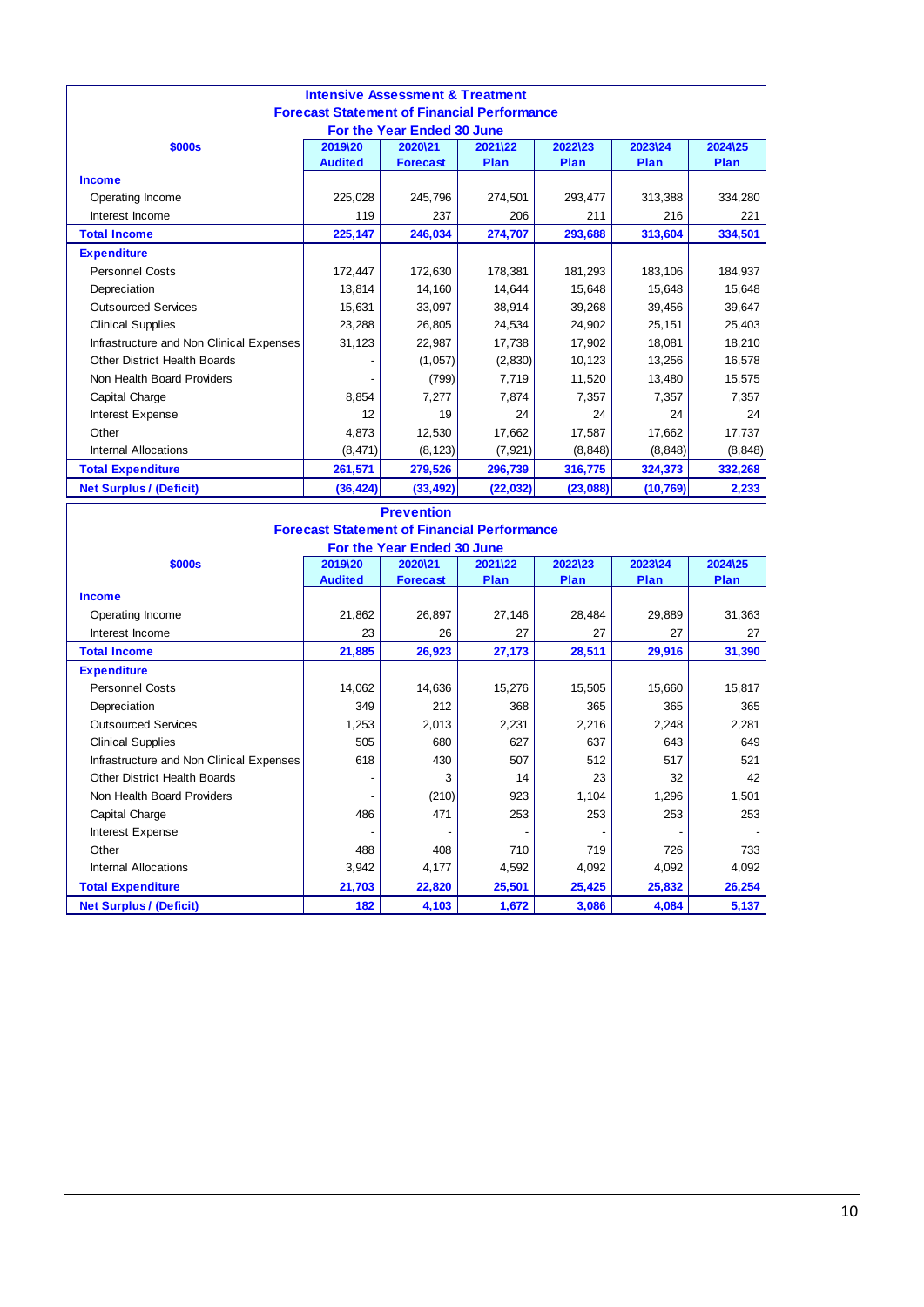| <b>Early Detection &amp; Management</b><br><b>Forecast Statement of Financial Performance</b> |                |                 |         |         |          |         |  |  |  |
|-----------------------------------------------------------------------------------------------|----------------|-----------------|---------|---------|----------|---------|--|--|--|
| For the Year Ended 30 June                                                                    |                |                 |         |         |          |         |  |  |  |
| \$000s                                                                                        | 2019\20        | 2020\21         | 2021\22 | 2022\23 | 2023\24  | 2024\25 |  |  |  |
|                                                                                               | <b>Audited</b> | <b>Forecast</b> | Plan    | Plan    | Plan     | Plan    |  |  |  |
| <b>Income</b>                                                                                 |                |                 |         |         |          |         |  |  |  |
| Operating Income                                                                              | 289,663        | 302,613         | 294,144 | 302,598 | 311,475  | 320,796 |  |  |  |
| Interest Income                                                                               | 15             | 17              | 18      | 18      | 18       | 18      |  |  |  |
| <b>Total Income</b>                                                                           | 289,678        | 302,630         | 294,162 | 302,616 | 311,493  | 320,814 |  |  |  |
| <b>Expenditure</b>                                                                            |                |                 |         |         |          |         |  |  |  |
| <b>Personnel Costs</b>                                                                        | 12,758         | 8,823           | 7.981   | 8,052   | 8,133    | 8,214   |  |  |  |
| Depreciation                                                                                  | 733            | 765             | 961     | 960     | 960      | 960     |  |  |  |
| <b>Outsourced Services</b>                                                                    | 1,274          | 1,166           | 1.166   | 1,214   | 1,264    | 1,316   |  |  |  |
| <b>Clinical Supplies</b>                                                                      | 378            | 643             | 529     | 537     | 542      | 547     |  |  |  |
| Infrastructure and Non Clinical Expenses                                                      | 761            | 698             | 821     | 810     | 819      | 825     |  |  |  |
| Other District Health Boards                                                                  | 97,782         | 103,189         | 118,434 | 111,753 | 115,205  | 118,798 |  |  |  |
| Non Health Board Providers                                                                    | 173,523        | 175,282         | 155,090 | 173,298 | 180,942  | 188,928 |  |  |  |
| Capital Charge                                                                                | 901            | 842             | 165     | 682     | 682      | 682     |  |  |  |
| Interest Expense                                                                              |                |                 |         |         |          |         |  |  |  |
| Other                                                                                         | 566            | 227             | 590     | 466     | 470      | 475     |  |  |  |
| <b>Internal Allocations</b>                                                                   | 3,641          | 2,933           | 2,169   | 3,753   | 3,753    | 3,753   |  |  |  |
| <b>Total Expenditure</b>                                                                      | 292,317        | 294,568         | 287,906 | 301,527 | 312,772  | 324,500 |  |  |  |
| <b>Net Surplus / (Deficit)</b>                                                                | (2,639)        | 8,062           | 6,256   | 1,090   | (1, 279) | (3,686) |  |  |  |

| <b>Rehabilitation &amp; Support</b>                |                |                 |         |          |             |          |  |  |  |
|----------------------------------------------------|----------------|-----------------|---------|----------|-------------|----------|--|--|--|
| <b>Forecast Statement of Financial Performance</b> |                |                 |         |          |             |          |  |  |  |
| For the Year Ended 30 June                         |                |                 |         |          |             |          |  |  |  |
| \$000s                                             | 2019\20        | 2020\21         | 2021\22 | 2022\23  | 2023\24     | 2024\25  |  |  |  |
|                                                    | <b>Audited</b> | <b>Forecast</b> | Plan    | Plan     | <b>Plan</b> | Plan     |  |  |  |
| <b>Income</b>                                      |                |                 |         |          |             |          |  |  |  |
| Operating Income                                   | 56,710         | 71,276          | 71,142  | 75,183   | 79,426      | 83,881   |  |  |  |
| Interest Income                                    | 1              | (1)             | (1)     | (1)      | (1)         | (1)      |  |  |  |
| <b>Total Income</b>                                | 56,711         | 71,275          | 71,141  | 75,182   | 79,425      | 83,880   |  |  |  |
| <b>Expenditure</b>                                 |                |                 |         |          |             |          |  |  |  |
| <b>Personnel Costs</b>                             | 5,097          | 4,767           | 4,732   | 4,615    | 4,662       | 4,708    |  |  |  |
| Depreciation                                       | 21             | 23              | 24      | 23       | 23          | 23       |  |  |  |
| <b>Outsourced Services</b>                         | 227            | 276             | 461     | 482      | 504         | 526      |  |  |  |
| <b>Clinical Supplies</b>                           | 1,619          | 1,731           | 1,555   | 1,578    | 1,594       | 1,610    |  |  |  |
| Infrastructure and Non Clinical Expenses           | 120            | 80              | 130     | 126      | 128         | 128      |  |  |  |
| <b>Other District Health Boards</b>                | 3,516          | 5,386           | 8,277   | 9,190    | 10,150      | 11,157   |  |  |  |
| Non Health Board Providers                         | 45,060         | 53,542          | 57,468  | 60,489   | 63,513      | 66,689   |  |  |  |
| Capital Charge                                     | 17             | 16              | 9       | 9        | 9           | 9        |  |  |  |
| Interest Expense                                   |                |                 |         |          |             |          |  |  |  |
| Other                                              | 46             | 45              | 60      | 12       | 12          | 12       |  |  |  |
| <b>Internal Allocations</b>                        | 890            | 1,014           | 1,160   | 1,003    | 1,003       | 1,003    |  |  |  |
| <b>Total Expenditure</b>                           | 56,613         | 66,881          | 73,877  | 77,529   | 81,597      | 85,867   |  |  |  |
| <b>Net Surplus / (Deficit)</b>                     | 98             | 4,394           | (2,736) | (2, 346) | (2, 172)    | (1, 987) |  |  |  |